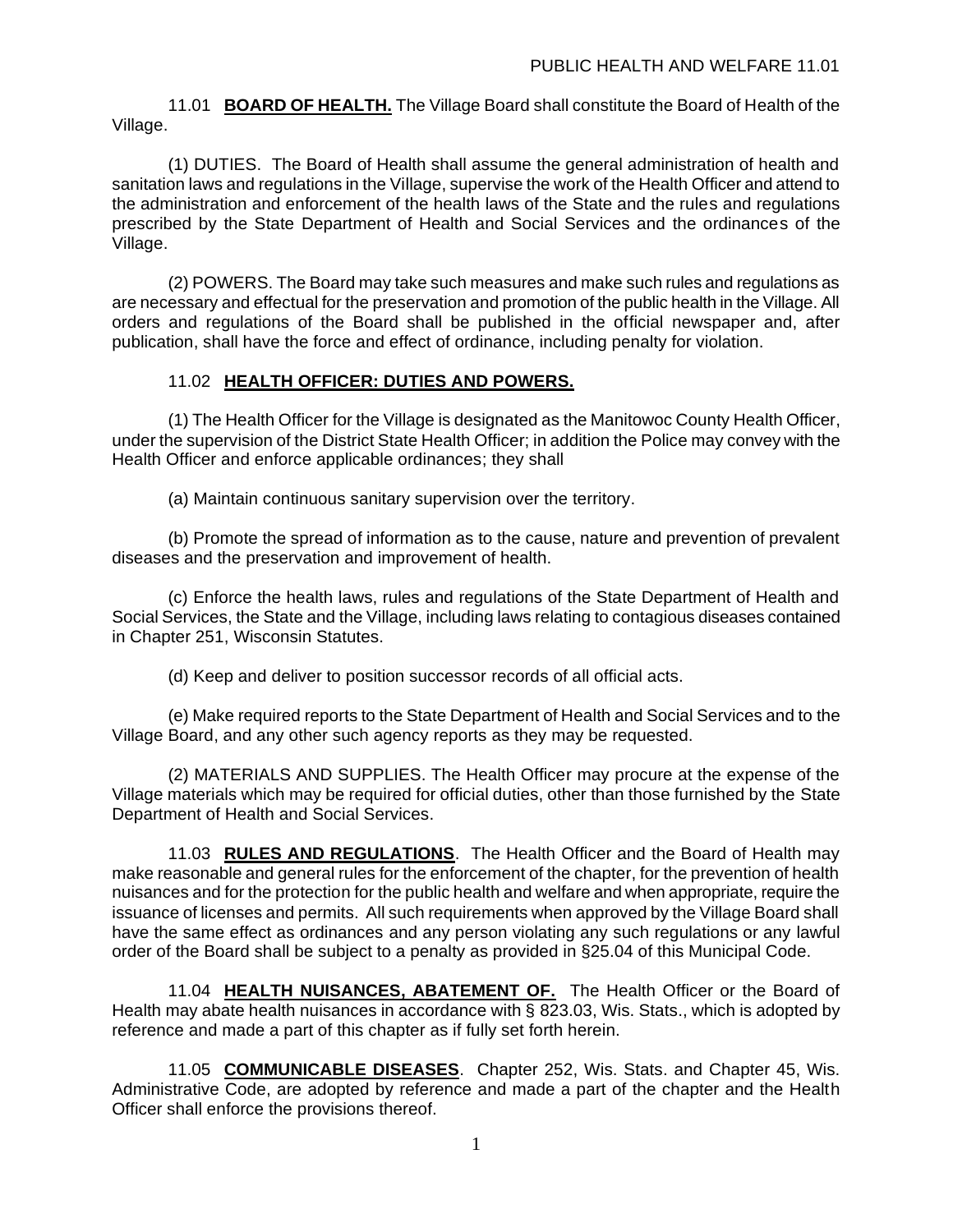# 11.06 **REGULATION OF NUISANCE TYPE BUSINESSES.**

(1) STATUTORY AUTHORIZATION. This section is enacted pursuant to §66.0415(1), Wis. Stats.

(2) PERMIT REQUIRED. No person shall conduct within the Village limits any business which has a tendency to create a public nuisance, except upon permit issued by the Health Officer and subject to such conditions as may be imposed.

(3) DEFINITION. A "business which has a tendency to create a public nuisance" is one which, unless properly regulated, may create a public nuisance as defined in §10.02 of the Municipal Code.

11.07 **COMPULSORY CONNECTION TO SEWER AND WATER.** See §13.01 of this Municipal Code.

11.08 **RECYCLING.** (Rep & rect. 3/7/94 revised 4/14/14)

(1) PURPOSE. The purpose of this ordinance is to promote recycling, composting, and resource recovery through the administration of an effective recycling program, as provided in § 287.11, Wis. Stats., and Chapter NR 544, Wis. Administrative Code.

(2) STATUTORY AUTHORITY. This ordinance is adopted as authorized under § 287.09(3) (b), Wis. Stats., and which is adopted by reference and made a part of this chapter as if fully set forth herein.

(3) ABROGATION AND GREATER RESTRICTIONS. It is not intended by this ordinance to repeal, abrogate, annul, impair or interfere with any existing rules, regulations, ordinances or permits previously adopted or issued pursuant to law. However, whenever this ordinance imposes greater restrictions, the provisions of this ordinance shall apply.

(4) INTERPRETATION. In their interpretation and application, the provisions of this ordinance shall be held to be the minimum requirements and shall not be deemed a limitation or repeal of any other power granted by the Wisconsin Statutes. Where any terms or requirements of this ordinance may be inconsistent or conflicting, the more restrictive requirements or interpretation shall apply. Where a provision of this ordinance is required by Wisconsin Statutes, or by a standard in Chapter NR 544, Wis. Administrative Code, and where the ordinance provision is unclear, the provision shall be interpreted in light of the Wisconsin Statutes and the Chapter NR 544 standards in effect on the date of the adoption of this ordinance, or in effect on the date of the most recent text amendment to this ordinance.

(5) SEVERABILITY**.** Should any portion of this ordinance be declared unconstitutional or invalid by a court of competent jurisdiction, the remainder of this ordinance shall not be affected.

(6) APPLICABILITY. The requirements of this ordinance apply to all persons within the boundary limits of the Village of Valders.

(7) ADMINISTRATION. The provisions of this ordinance shall be administered by the Village Department of Public Works.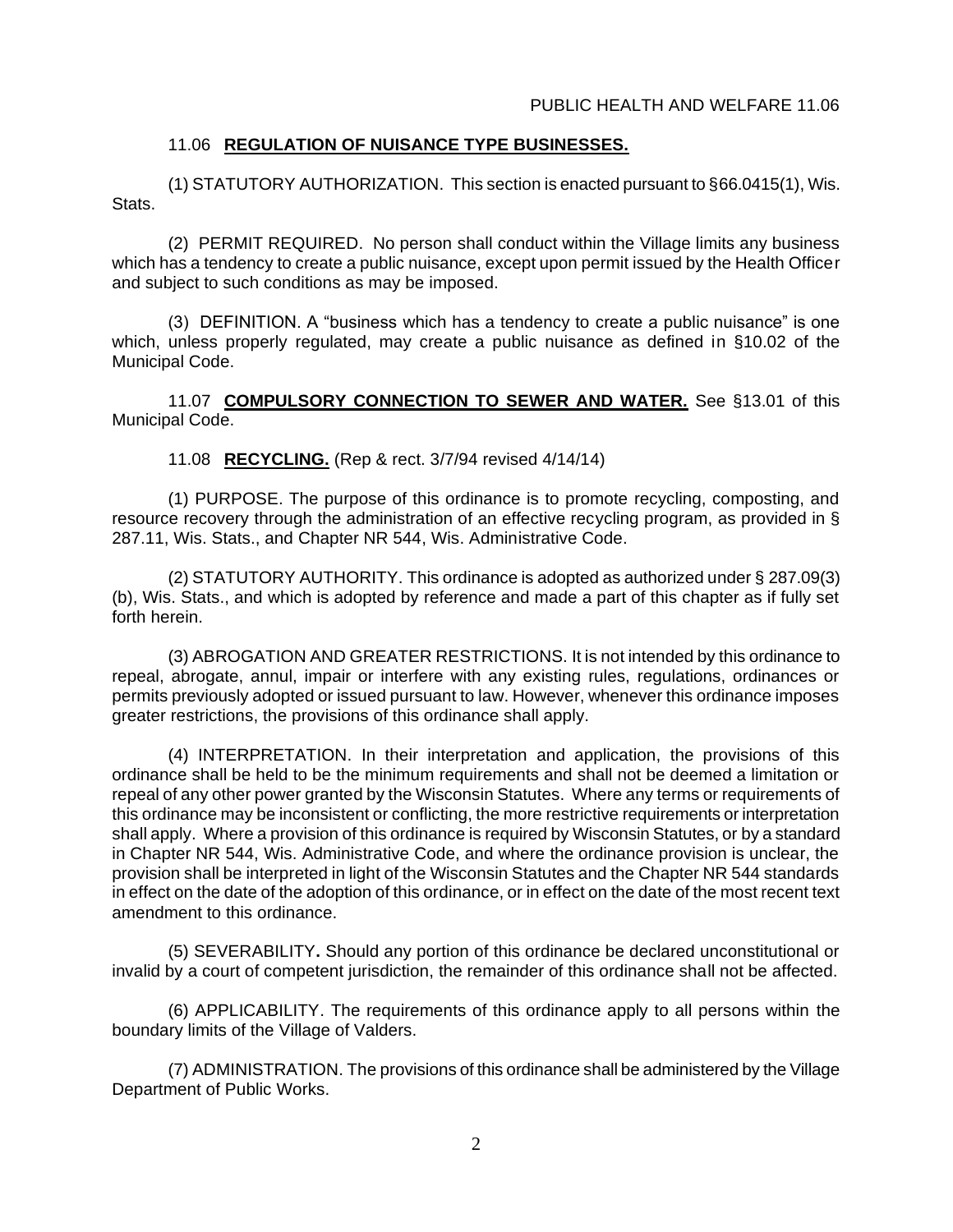#### PUBLIC HEALTH AND WELFARE 11.08

(8) DEFINITIONS. For the purpose of this ordinance:

(a) "Bi-metal container" means a container for carbonated or malt beverages which are made primarily of a combination of steel and aluminum.

(b) "Container board" means corrugated paperboard used in the manufacture of shipping containers and related products.

(c) "Foam Polystyrene Packaging" means packaging made primarily from foam polystyrene that satisfies one of the following Criteria:

1. Is designed for serving food or beverages.

2. Consists of loose particles intended to fill space and cushion the packaged article in a shipping container.

3. Consists of rigid materials shaped to hold and cushion the packaged article in a shipping container.

(d) "HDPE" means high density polyethylene, labeled by the SPI code # 2.

(e) "LDPE" means low density polyethylene, labeled by the SPI code # 4.

(f) "Magazines" means magazines and other materials printed on similar paper.

(g) "Major appliance" means a residential or commercial air conditioner, clothes dryer, clothes washer, dishwasher, freezer, microwave oven, oven, refrigerator, furnace, boiler, dehumidifier, water heater or stove.

(h) "Multiple-family dwelling" means a property containing 5 or more residential units, including those which are occupied seasonally.

(i) "Newspaper" means a newspaper and other materials printed on newsprint.

(j) "Non-residential facilities and properties" means commercial, retail, industrial, institutional and government facilities and properties. This term does not include multiple family dwellings.

(k) "Office paper" means high grade printing and writing papers from offices in nonresidential facilities and properties. Printed white ledger and computer printout are examples of office paper generally accepted as high grade. Printed white ledger and computer printout are examples of office paper generally accepted as high grade. This term does not include industrial process waste.

(I) "Other resins or multiple resins" means plastic resins labeled by the SPI code  $#7$ .

(m) "Person" includes any individual, corporation, partnership, association, local government unit, as defined in § 66.299(1) (a), Wis. Stats., state agency or authority or federal agency.

(n) "PETE" or "PET" means polyethylene terephthalate, labeled by the SPI code # 1.

(o) "Plastic container" means an individual, separate, rigid plastic bottle, can, jar or carton, except for a blister pack, that is originally used to contain a product that is the subject of a retail sale.

(p) "Postconsumer waste" means solid waste other than solid waste generated in the production of goods, hazardous waste, as defined in § 291.01(7) Wis. Stats., waste from construction and demolition of structures, scrap automobiles, or high-volume industrial waste, as defined in § 289.01(17)., Wis. Stats.

(q) "PP" means polypropylene, labeled by the SPI code # 5.

(r) "PS" means polystyrene, labeled by the SPI code  $# 6$ .

(s) "PVC" means polyvinyl chloride, labeled by the SPI code  $# 3$ .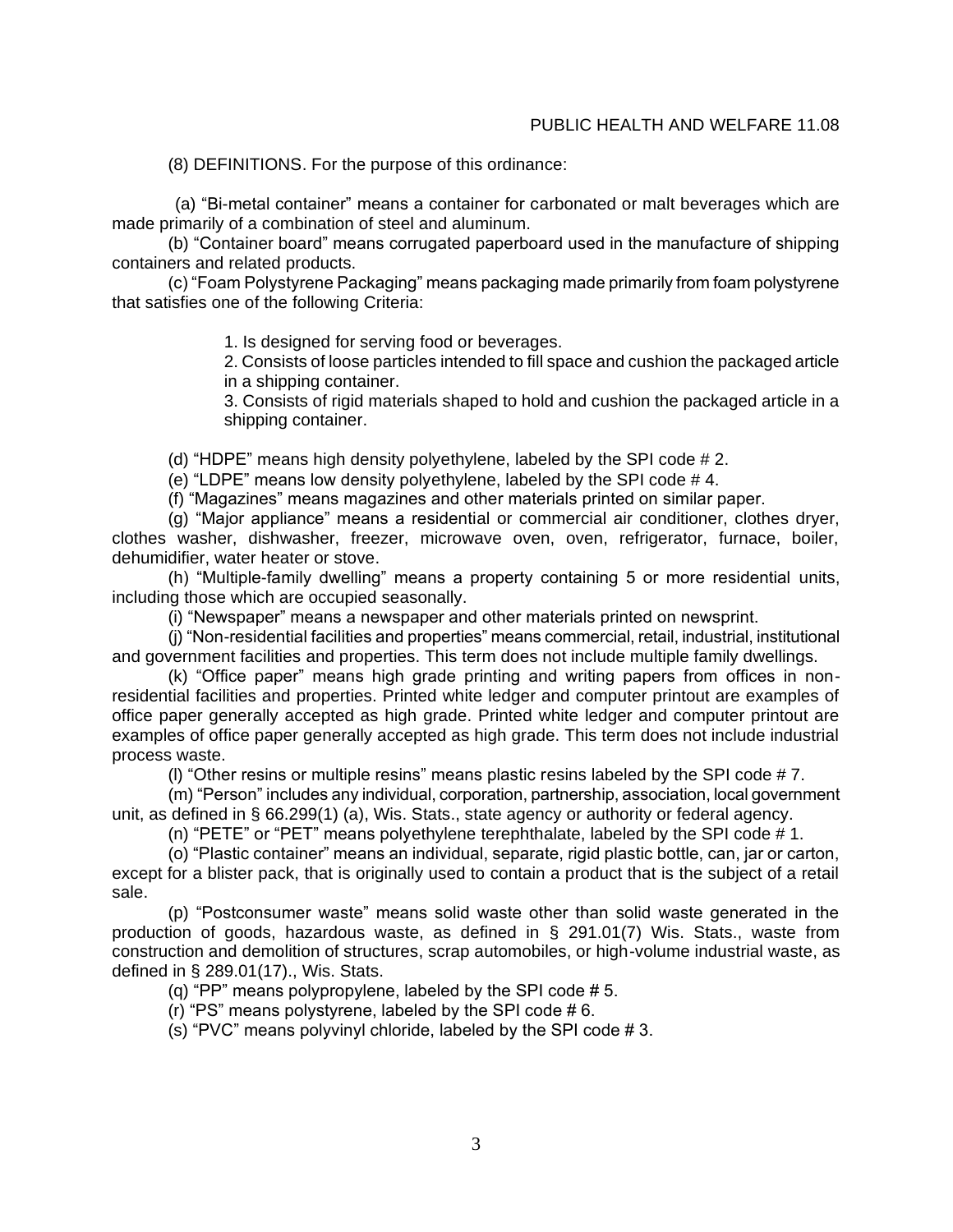(t) "Recyclable materials" includes lead acid batteries; major appliances; waste oil; yard waste; aluminum containers; corrugated paper or other container board; foam polystyrene packaging; glass containers; magazines; newspaper; office paper; rigid plastic containers, including puthaging, glass committed, insperinted, i.e., PP, PS and other resins or multiple resins; steel containers; waste tires; and bi-metal containers.

(u) "Scrap Metal" means larger items made of metal that can be recycled but not otherwise defined in this section.

(v) "Solid waste" has the meaning specified in § 289.01(33), Wis. Stats.

(w) "Solid waste facility" has the meaning specified in § 289.01(35), Wis. Stats.

(x) "Solid waste treatment" means any method, technique or process which is designed to change the physical, chemical or biological character or composition of solid waste. "Treatment" includes incineration.

(y) "Waste oil" means any oil after use or which is contaminated through storage or handling before that oil is recycled.

(z) "Waste tire" means a tire that is no longer suitable for its original purpose because of wear, damage or defect.

(aa) "Yard waste" means leaves, grass clippings, yard and garden foliage, debris and brush and branches, including clean woody vegetative material no greater than 6 inches in diameter. This term does not include stumps, roots or shrubs with intact root balls.

(9) SEPARATION OF RECYCLABLE MATERIALS. Occupants of single family and 2 to 4 unit residences, multiple-family dwellings and non-residential facilities and properties shall separate the following materials from postconsumer waste:

(a) Lead acid batteries

(b) Major appliances

(c) Electronics

- (d) Waste oil
- (e) Oil filters
- (f) Yard waste
- (g) Aluminum containers
- (h) Bi-metal containers
- (i) Corrugated paper or other container board
- (j) Glass containers
- (k) Magazines
- (l) Newspaper
- (m) Office paper
- (n) Rigid plastic containers made of PETE (#1), HDPE (#2), PVC (#3), LDPE (#4), PP (#5), PS (#6) and mixed or other plastic resin types
- (o) Foam polystyrene packaging
- (p)Steel containers
- (q)Waste tires
- (r) Scrap Metals

(10) SEPARATION REQUIREMENTS EXEMPTED. The separation requirements of subsection (9) do not apply to the following:

(a) Occupants of single family and 2 to 4 unit residences, multiple-family dwellings and nonresidential facilities and properties that send their postconsumer waste to a processing facility licensed by the Wisconsin Department of Natural Resources that recovers the materials specified in subsection (9) from solid waste in as pure a form as is technically feasible.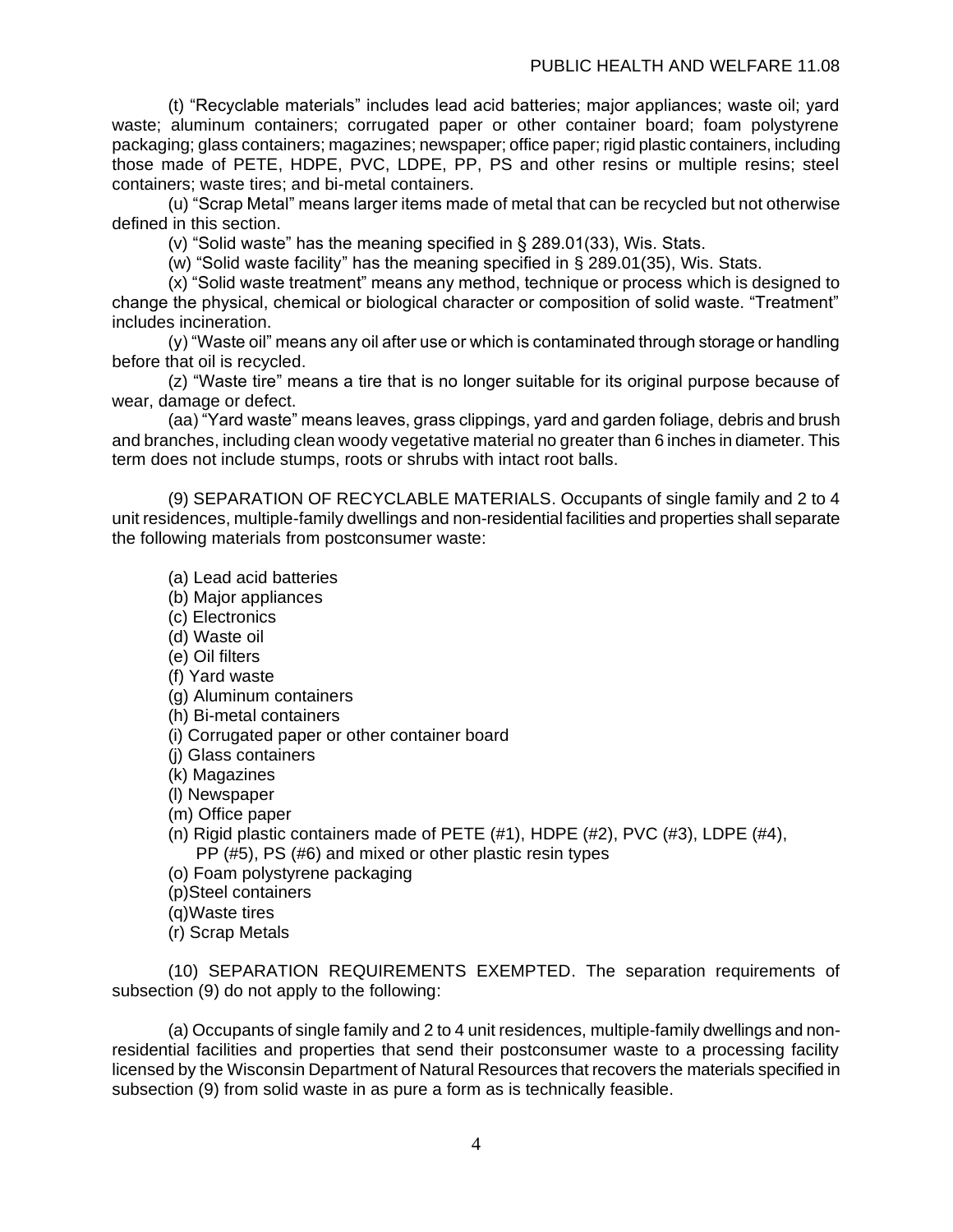(b) Solid waste which is burned as a supplement fuel at a facility if less than 30 % of the heat input to the facility is derived from the solid waste burned as supplement fuel.

(c) A recyclable material specified in subsection (9) for which a variance has been granted by the Department of Natural Resources under § 287.11(2m), Wis. Stats., or § NR 544.14, Wis. Administrative Code.

(11) CARE OF SEPARATED RECYCLABLE MATERIALS. To the greatest extent practicable, the recyclable materials separated in accordance with subsection (9) shall be clean and kept free of contaminants such as food or product residue, oil or grease, or other non-recyclable materials, including but not limited to household hazardous waste, medical waste, and agricultural chemical containers. Recyclable materials shall be stored in a manner which protects them from wind, rain, and other inclement weather conditions.

(12) MANAGEMENT OF LEAD ACID BATTERIES, MAJOR APPLIANCES, ELECTRONIC DEVICES, WASTE OIL, OIL FILTERS AND YARD WASTE. Occupants of single family and 2 to 4 unit residences, multiple-family dwellings and non-residential facilities and properties shall manage lead acid batteries, major appliances, electronic devices, waste oil, oil filters, and yard waste as follows:

(a) Lead acid batteries shall be brought to the recycle center and placed in designated area only. Lead acid batteries may also be bought back to battery supplier/retailer for a new battery purchase credit.

(b) Major appliances shall be brought to the recycle center and placed in designated area only. For safety reasons, locks and catches shall be removed from all appliances. Applicable disposal fees shall be paid to the attendant.

(c) Electronic Devices shall be brought to the recycle center and placed in designated area only. Beginning 9/1/2010, no person may dispose of in a solid waste disposal facility or place in a container the contents of which will be disposed of in a solid waste disposal facility any electronic devices as defined in § 287.07 & 287.17, Wis. Stats. Not limited to but includes items such as: televisions, digital or cassette video recorders or players, facsimile machine, computers and monitors, telephones with electronic displays, etc. Applicable disposal fees shall be paid to the attendant.

(d) Waste oil shall be placed in the "Used Oil" barrel only at the recycle center.

(e) Oil Filters shall be brought to the recycle center and placed in designated area only. Beginning 1/1/11, no person may dispose of a used oil automotive engine oil filter in a solid waste disposal facility as defined in §287.07(4m) (b), Wis. Stats.

(f) Yard Waste shall be dropped off at the Village Compost site. Grass clippings, leaves and other garden foliage materials shall be separated from other refuse and placed in designated piles at the site. Brush and Branches shall be separated from other yard foliage and placed in designated piles at the site.

(13) PREPARATION AND COLLECTION OF RECYCLABLE MATERIALS. Except as otherwise directed by the Village Board, occupants of single family and 2 to 4 unit residences shall do the following for the preparation and collection of the separated materials specified in subsection (9) and brought to the recycle center and placed in designated areas:

(a) Aluminum containers shall be separated, flattened, and placed in designated area.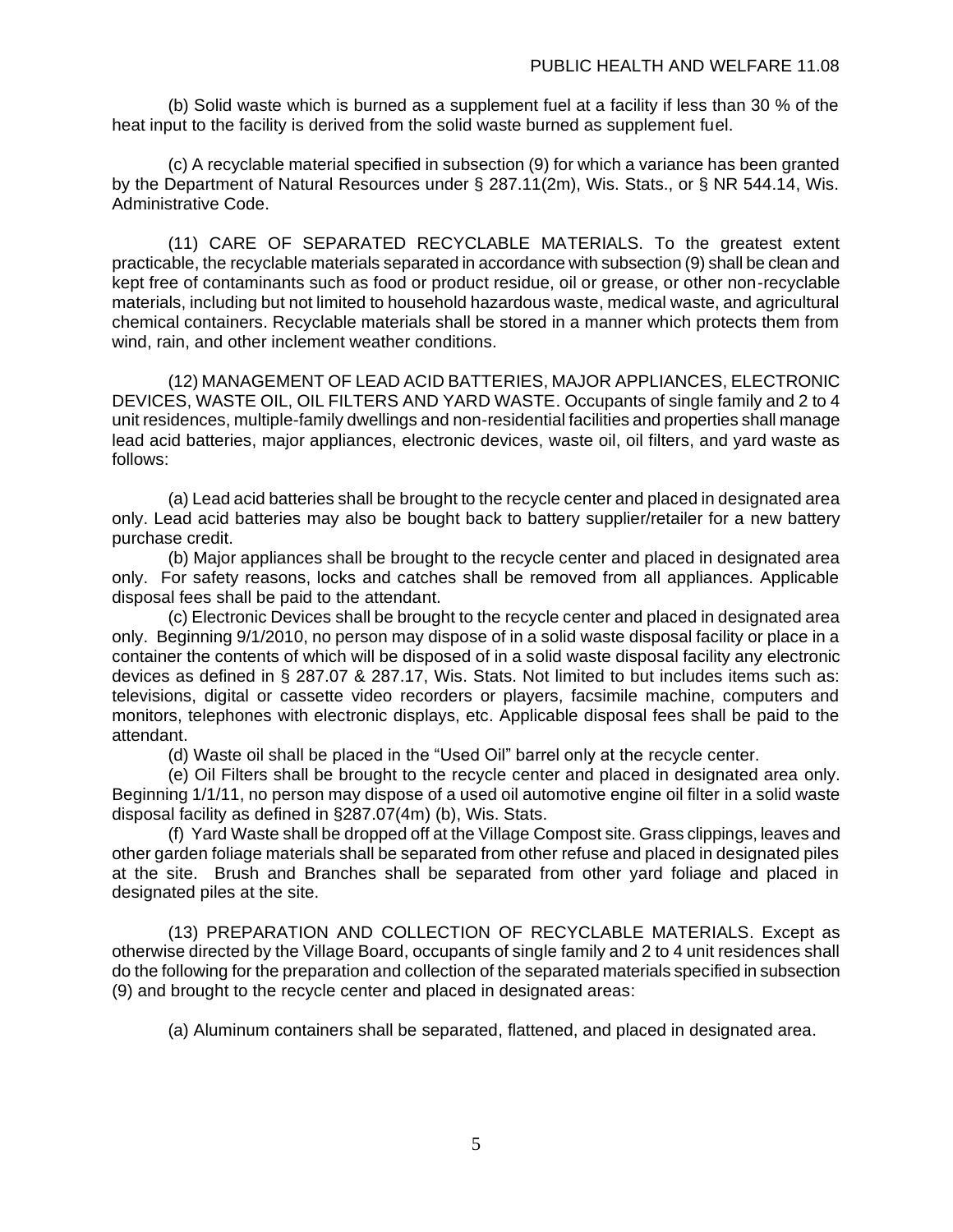(b) Bi-metal containers, steel containers and glass containers shall be separated from refuse, rinsed, caps and covers removed and flattened when applicable and placed together in the co-mingle dumpster. (Glass shall have any metal strips and covers removed. Acceptable glass types include clear, brown and green. No contaminants such as ceramics, window glass, broken glass, mirrors or light bulbs are allowed.)

(c) Plastic containers made of PETE #1 and HDPE #2, including but not limited to soda bottles, milk jugs, soap bottles, shall be rinsed and co-mingled together with the items in (b) "bimetal, steel and glass containers" and placed in the co-mingle dumpster.

(d) Plastic containers made of Foam polystyrene, PVD #3, LDPE #4, PP #5, PS #6 and #7 are temporarily exempt from separation from disposal at solid waste facilities as defined in §287.07(h).

(e) Corrugated paper or other container board, Magazines, Newspapers, and Office Paper shall be bagged or boxed securely and placed into the mixed paper walk in dumpster.

(f) Shredded office paper shall be accepted but shall be bagged.

(g) Scrap Metal items, such as but not limited to: cabinets, lawn furniture and other various large bi-metal items shall be placed in the Scrap Metal dumpster under the direction of the center attendant.

(h) Waste Tires shall be separated from all other refuse. Absolutely no Waste Tires are accepted at the recycle center. Disposal of Waste Tires is the sole responsibility of the individual or business.

(14) RESPONSIBILITIES OF OWNERS OR DESIGNATED AGENTS OF MULTIPLE-FAMILY DWELLINGS.

(a) Owners or designated agents of multiple-family dwellings shall do all of the following to recycle the materials specified in subsection (9):

- 1. Provide adequate, separate containers for the recyclable materials.
- 2. Notify tenants in writing at the time of renting or leasing the dwelling and at least semi-annually thereafter about the established recycling program.
- 3. Provide for the collection of the materials separated from the solid waste by the tenants and the delivery of the materials to a recycling facility.
- 4. Notify tenants of reasons to reduce and recycle solid waste, which materials are collected, how to prepare the materials in order to meet the processing requirements, collection methods or sites, locations and hours of operation, and a contact person or company, including a name, address and telephone number.

(b) The requirements specified in subsection (14) (a) do not apply to the owners or designated agents of multiple-family dwellings if the postconsumer waste generated within the dwelling is treated at a processing facility licensed by the Department of Natural Resources that recovers for recycling the materials specified in subsection (9) from solid waste in as pure a form as is technically feasible.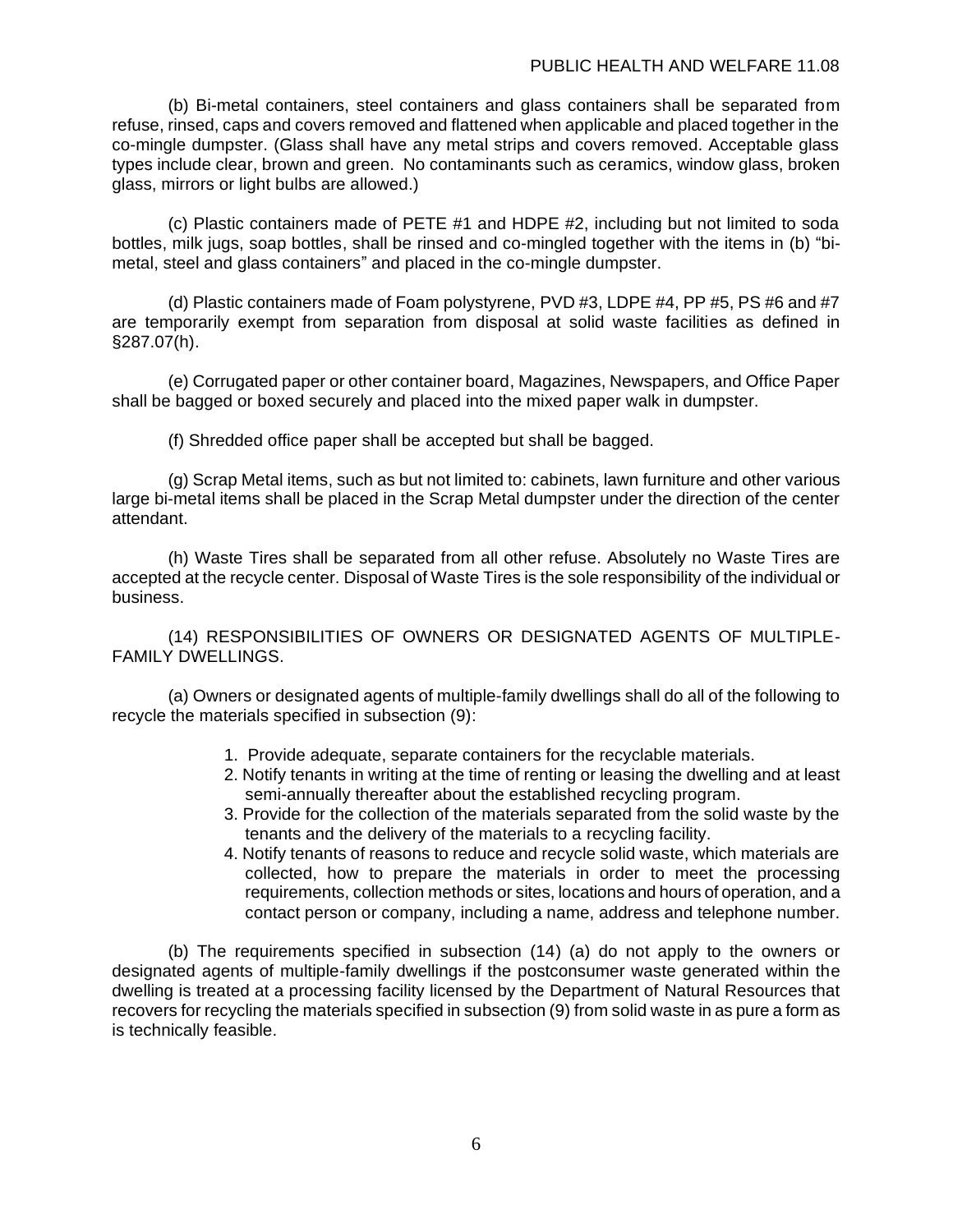(15) RESPONSIBILITIES OF OWNERS OR DESIGNATED AGENTS OF NON-RESIDENTIAL FACILITIES AND PROPERTIES.

(a) Owners or designated agents of non-residential facilities and properties shall do all of the following to recycle the materials specified in subsection (9):

- 1. Provide adequate, separate containers for the recyclable materials.
- 2. Notify in writing, at least semi-annually, all users, tenants and occupants of the properties about the established recycling program.
- 3. Provide for the collection of the materials separated from the solid waste by the users, tenants and occupants and the delivery of the materials to a recycling facility.
- 4. Notify users, tenants and occupants of reasons to reduce and recycle which materials are collected, how to prepare materials in order to meet the processing requirements, collection methods or sites, locations and hours of operation, and a contact person or company, including a name, address and telephone number.

(b) The requirements specified in subsection (15) (a) do not apply to the owners or designated agents of non-residential facilities and properties if the postconsumer waste generated within the facility or property is treated at a processing facility licensed by the Department of Natural Resources that recovers for recycling the materials specified in subsection (9) from solid waste in as pure a form as is technically feasible.

(16) PROHIBITIONS ON DISPOSAL OF RECYCLABLE MATERIALS SEPARATED FOR RECYCLING. No person may dispose of in a solid waste disposal facility or burn in a solid waste treatment facility any of the materials specified in subsection (9) which have been separated for recycling, except waste tires may be burned with energy recovery in a solid waste treatment facility.

(17) NONDISPOSABLE MATERIALS. It shall be unlawful for any person to place for disposal any of the following wastes: Hazardous and toxic wastes, chemicals, explosives, flammable liquids, paint, trees and stumps, construction debris, carcasses and medical wastes.

(18) GARBAGE/RECYCLABLES FROM OUTSIDE OF MUNICIPALITY. It shall be unlawful to bring refuse and recyclables for disposal from outside the corporate boundary limits of Valders into the Village unless authorized by an agreement with the Village.

(19) RIGHT TO REJECT MATERIALS. The Village has the right to reject any recyclable material that is not prepared according to the specifications in this ordinance or in the educational material provided by the Village. Materials may also be left at the curb if not separated from solid waste, placed in proper container, or are not designated recyclable materials for collection. The Village also has the right to refuse to pick up any solid waste if it contains recyclable containers and materials.